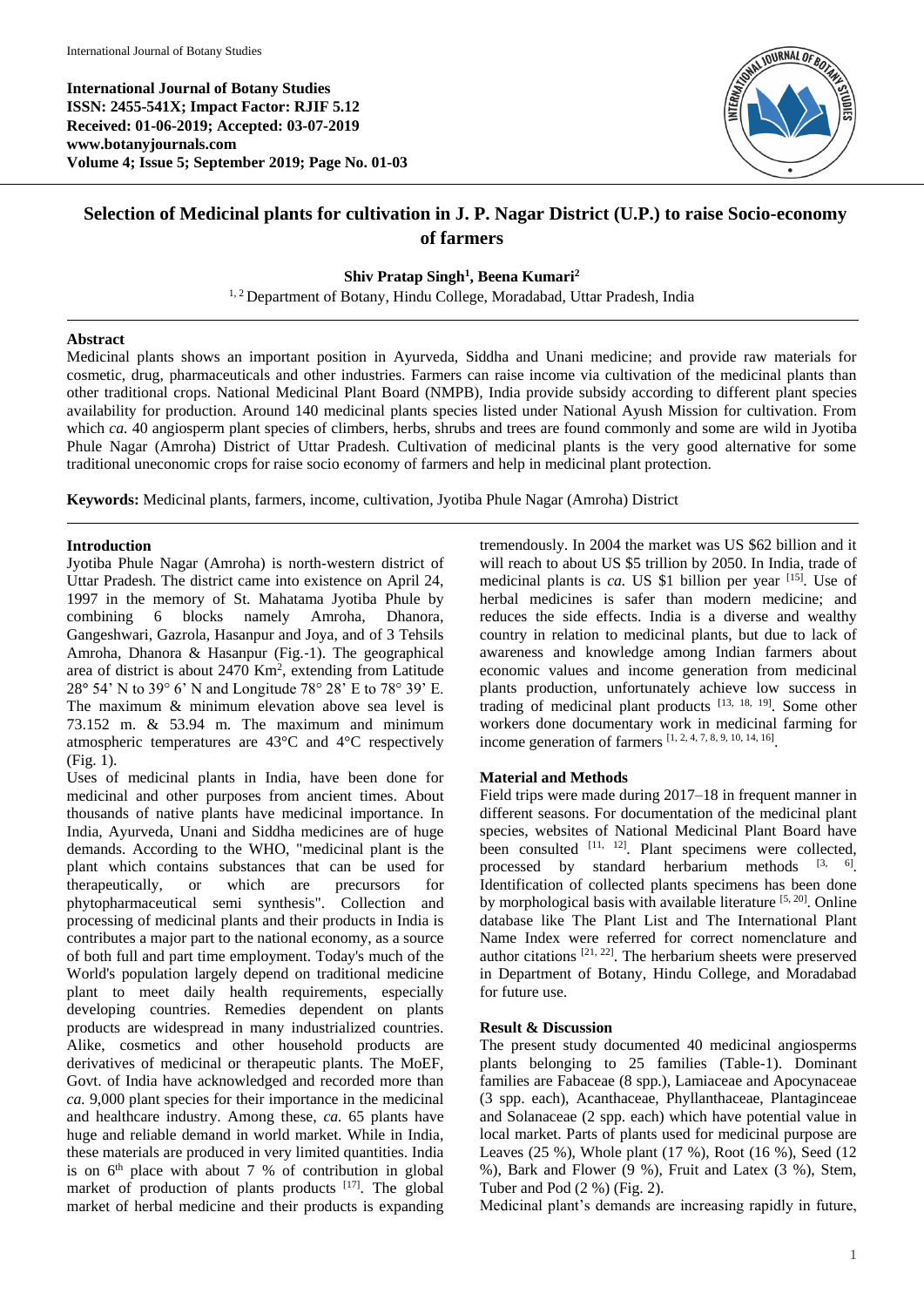and fuelled by the growth of sales of herbal supplements and remedies. The leading benefits of medicinal plants cultivation for farmers are reduction of risk of crop failure and improved access to local markets. Besides that, farmers assured higher returns in comparison to traditional crops and increase the traditional knowledge of medicinal plants.

Farmers can grow some selected plants species according to their suitability and generate their income. These medicinal and aromatic plants are the ideal alternative for some traditional uneconomic crops and help in medicinal plant protection.

| S. No.            | <b>Plant Names</b>                            | Family              | <b>Common Names</b> | <b>Parts Used</b> |
|-------------------|-----------------------------------------------|---------------------|---------------------|-------------------|
| 1.                | Abrus precatorius L.                          | Fabaceae            | Ratti               | L, Sd, R          |
| $\overline{2}$ .  | Acacia catechu Willd.                         | Fabaceae            | Kattha              | Fr                |
| 3.                | Achyranthes aspera L.                         | Amaranthaceae       | Latjira             | Wp                |
| $\overline{4}$ .  | Aegle marmelos (L.) Corr.                     | Rutaceae            | Bel                 | Fr, L             |
| 5.                | Albizzia lebbeck Benth.                       | Fabaceae            | Siris               | Br                |
| 6.                | Aloe vera (L.) Burm.                          | Asphodelaceae       | Ghratkumari         | L                 |
| 7.                | Alstonia scholaris R.Br.                      | Apocynaceae         | Saptparni           | Br, L, Lt         |
| 8.                | Andrographis paniculate (L.) Burm.            | Acanthaceae         | Kalmegh             | Wp                |
| 9.                | Asparagus racemosus Willd.                    | Asparagaceae        | Shatavar            | R, L              |
| 10.               | Azadirachta indica A. Juss                    | Meliaceae           | Neem                | L, Br, R, Sd      |
| 11.               | Bacopa monnieri (L.) Pennell                  | Plantaginaceae      | <b>Bramhi</b>       | Wp                |
| $\overline{12}$ . | Boerhaavia diffusa L.                         | Nyctaginaceae       | Punarva             | Wp                |
| 13.               | Catharanthus roseus (L.) G. Don               | Apocynaceae         | Sadabahar           | F1, L, R          |
| 14.               | Cinnamomum tamala (Buch.-Ham.) Nees et Eberm. | Lauraceae           | Tejpat              | L, Br,            |
| 15.               | Clitoria ternatea L.                          | Fabaceae            | Aprajita            | F1                |
| 16.               | Commiphora wightii (Arn.) Bhandari            | <b>Burseraceae</b>  | Guggal              | Lt                |
| 17.               | Convolvulus microphyllus Sieb. ex Spreng.     | Convolvulaceae      | Shankhpushpi        | Wp                |
| 18.               | Dioscorea bulbifera L.                        | Dioscoreaceae       | Aalu ki bel         | R, T              |
| 19.               | Eclipta alba Hassk.                           | Asteraceae          | Bhrangraj           | Wp                |
| 20.               | Gloriosa superba L.                           | Colchicaceae        | Kalihari            | Sd, R             |
| 21.               | Justicia adhatoda L.                          | Acanthaceae         | Adusa               | Fl, L             |
| 22.               | Lepidium sativum L.                           | <b>Brassicaceae</b> | Chandrasur          | Wp                |
| 23.               | Ocimum tenuiflorum L.                         | Lamiaceae           | Tulsi               | L, Sd, R          |
| 24.               | Phyllanthus amarus Schum & Thonn.             | Phyllanthaceae      | Bhumi amla          | Wp                |
| 25.               | Phyllanthus emblica L.                        | Phyllanthaceae      | Amla                | Fr, Sd            |
| $\overline{26}$ . | Plantago ovata Forssk.                        | Plantaginaceae      | Isabgoal            | Sd                |
| $\overline{27}$ . | Plectranthus barbatus Andrews                 | Lamiaceae           | Pather chur         | L, Sd             |
| 28.               | Plumbago zeylanica L.                         | Plumbaginaceae      | Chitrak             | Wp                |
| 29.               | Pterocarpus marsupium Roxb.                   | Fabaceae            | Beejasar            | L, Fl             |
| 30.               | Rauwolfia serpentine Benth. ex Kurz           | Apocynaceae         | Sarpgandha          | $\mathbb{R}$      |
| 31.               | Saraca asoca L.                               | Fabaceae            | Ashok               | Br, Fl            |
| $\overline{32}$ . | Senna alexandrina Mill.                       | Fabaceae            | Senna               | $\, {\bf P}$      |
| 33.               | Sida cordifolia L.                            | Malvaceae           | Sida                | Sd, L, R          |
| 34.               | Solanum nigrum L.                             | Solanaceae          | Makoi               | Wp                |
| 35.               | Tecomella undulata (Sm.) Seem.                | Bignoniaceae        | Rohitak             | Br, Sd            |
| 36.               | Tephrosia purpurea Pers.                      | Fabaceae            | Srphonk             | Wp                |
| $\overline{37}$ . | Terminalia arjuna (Roxb.) Wt. & Arn.          | Combretaceae        | Arjun               | Br, L             |
| 38.               | Tinospora cordifolia Miers.                   | Menispermaceae      | Giloi               | St, L             |
| 39.               | Vitex negundo L.                              | Lamiaceae           | Nirgundi            | L, Fl, R          |
| 40.               | Withania somnifera (L.) Dunal.                | Solanaceae          | Ashwagandha         | ${\bf R}$         |

**Table 1:** List of Medicinal plants [Subsidy by NMPB, India]

 $(Wp = Whole plant, L = Leaves, R = Root, St = Stem, Sd = Seeds, Br = Bark, Lt = Latex, Fl = Flower, Fr = Fruit, P = Pod, T = Tuber)$ 



**Fig 1:** Map of Study Area